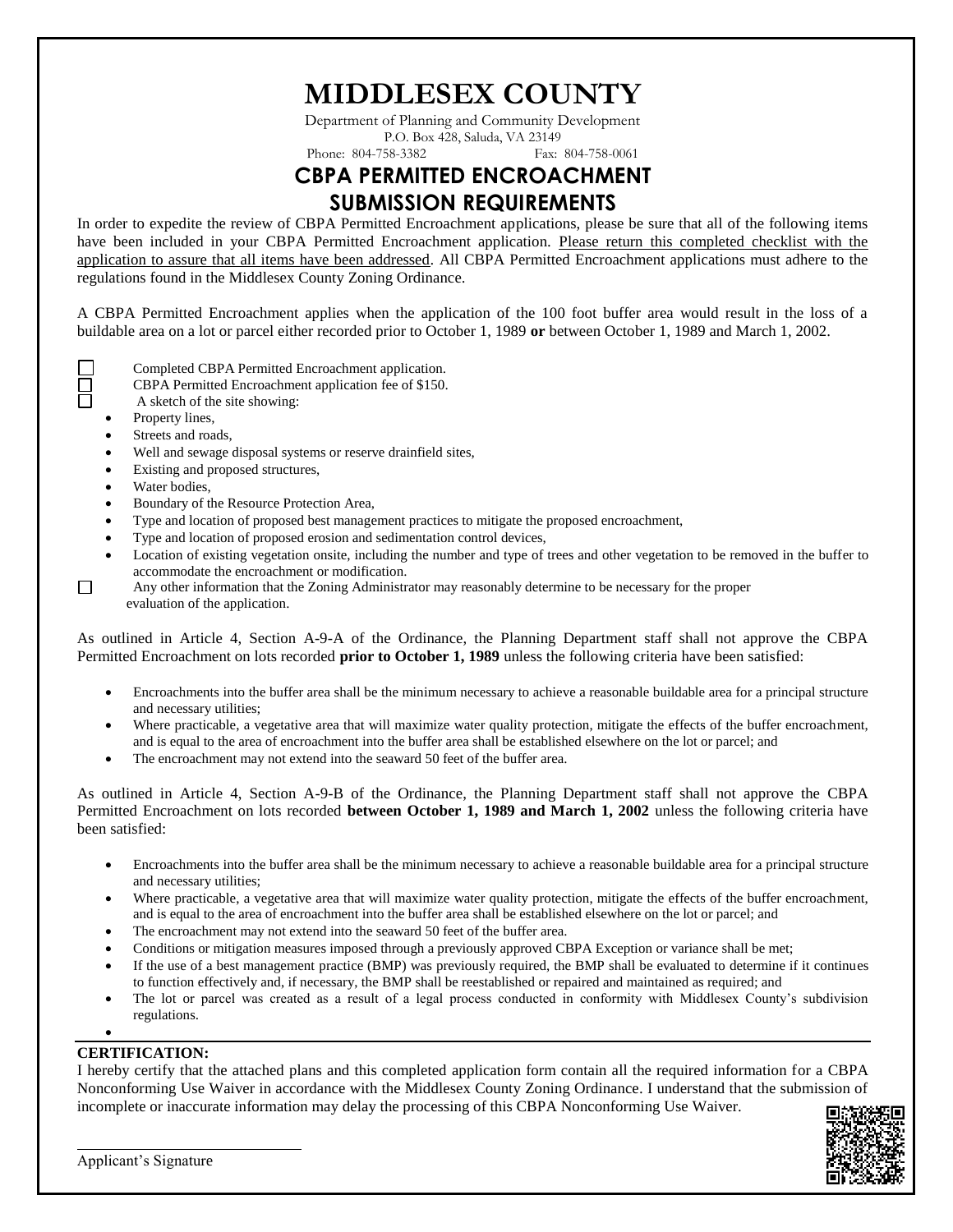# **MIDDLESEX COUNTY**

Department of Planning and Community Development P.O. Box 427, Saluda, VA 23149<br>94-758-3382 Fax: 804-758-0061 Phone: 804-758-3382

## **CBPA PERMITTED USE / ENCROACHMENT PERMIT APPLICATION**

*Revised: 12/07/2018*

*This land development request is only applicable for permitted uses and encroachments into the 100-foot Resource Protection Area (RPA) buffer as outlined in Article 4A, Sections 4A-4 and 4A-9 of the Middlesex County Zoning Ordinance.*

| <b>OFFICE USE ONLY</b>                                                                                              |                    |        |            |                        |                  |        |  |  |  |
|---------------------------------------------------------------------------------------------------------------------|--------------------|--------|------------|------------------------|------------------|--------|--|--|--|
|                                                                                                                     |                    |        |            |                        | \$150<br>$\perp$ |        |  |  |  |
| Tax Query:                                                                                                          | $\Box$<br>Current  | $\Box$ | Delinquent | Surety Amount: \$      |                  |        |  |  |  |
| Zoning Decision:                                                                                                    | $\Box$<br>Approval |        | Denied     | E & S Decision: $\Box$ | Approval         | Denied |  |  |  |
|                                                                                                                     |                    |        |            |                        |                  |        |  |  |  |
|                                                                                                                     |                    |        |            |                        |                  |        |  |  |  |
|                                                                                                                     |                    |        |            |                        |                  |        |  |  |  |
|                                                                                                                     |                    |        |            |                        |                  |        |  |  |  |
| Zoning Administrator Signature                                                                                      | Date               |        |            | <b>Expiration Date</b> |                  |        |  |  |  |
| <b>APPLICANT INFORMATION</b>                                                                                        |                    |        |            |                        |                  |        |  |  |  |
|                                                                                                                     |                    |        |            |                        |                  |        |  |  |  |
| Address: City/State/Zip: City/State/Zip:                                                                            |                    |        |            |                        |                  |        |  |  |  |
| Phone: Fax: Fax:                                                                                                    |                    |        |            |                        |                  |        |  |  |  |
|                                                                                                                     |                    |        |            |                        |                  |        |  |  |  |
| <b>PROPERTY OWNER INFORMATION</b>                                                                                   |                    |        |            |                        |                  |        |  |  |  |
|                                                                                                                     |                    |        |            |                        |                  |        |  |  |  |
| Address: City/State/Zip: City/State/Zip:                                                                            |                    |        |            |                        |                  |        |  |  |  |
|                                                                                                                     |                    |        |            |                        |                  |        |  |  |  |
|                                                                                                                     |                    |        |            |                        |                  |        |  |  |  |
| <b>PROJECT INFORMATION</b>                                                                                          |                    |        |            |                        |                  |        |  |  |  |
|                                                                                                                     |                    |        |            |                        |                  |        |  |  |  |
|                                                                                                                     |                    |        |            |                        |                  |        |  |  |  |
|                                                                                                                     |                    |        |            |                        |                  |        |  |  |  |
| <b>PERMITTED USE / ENCROACHMENT REQUEST</b>                                                                         |                    |        |            |                        |                  |        |  |  |  |
| Please answer the following questions:                                                                              |                    |        |            |                        |                  |        |  |  |  |
| Distance of proposed development to the nearest RPA feature:<br>1.                                                  |                    |        |            |                        |                  |        |  |  |  |
| Type of Land Development:<br>2.                                                                                     |                    |        |            |                        |                  |        |  |  |  |
| Water Dependant Facility<br>Redevelopment<br>Private Roadways and Driveways                                         |                    |        |            |                        |                  |        |  |  |  |
| Land Development Involving Loss of Buildable Lot Area on Parcel Recorded Prior to October 1, 1989<br>I.             |                    |        |            |                        |                  |        |  |  |  |
| Land Development Involving Loss of Buildable Lot Area on Parcel Recorded Between October 1, 1989 and March 1, 2002. |                    |        |            |                        |                  |        |  |  |  |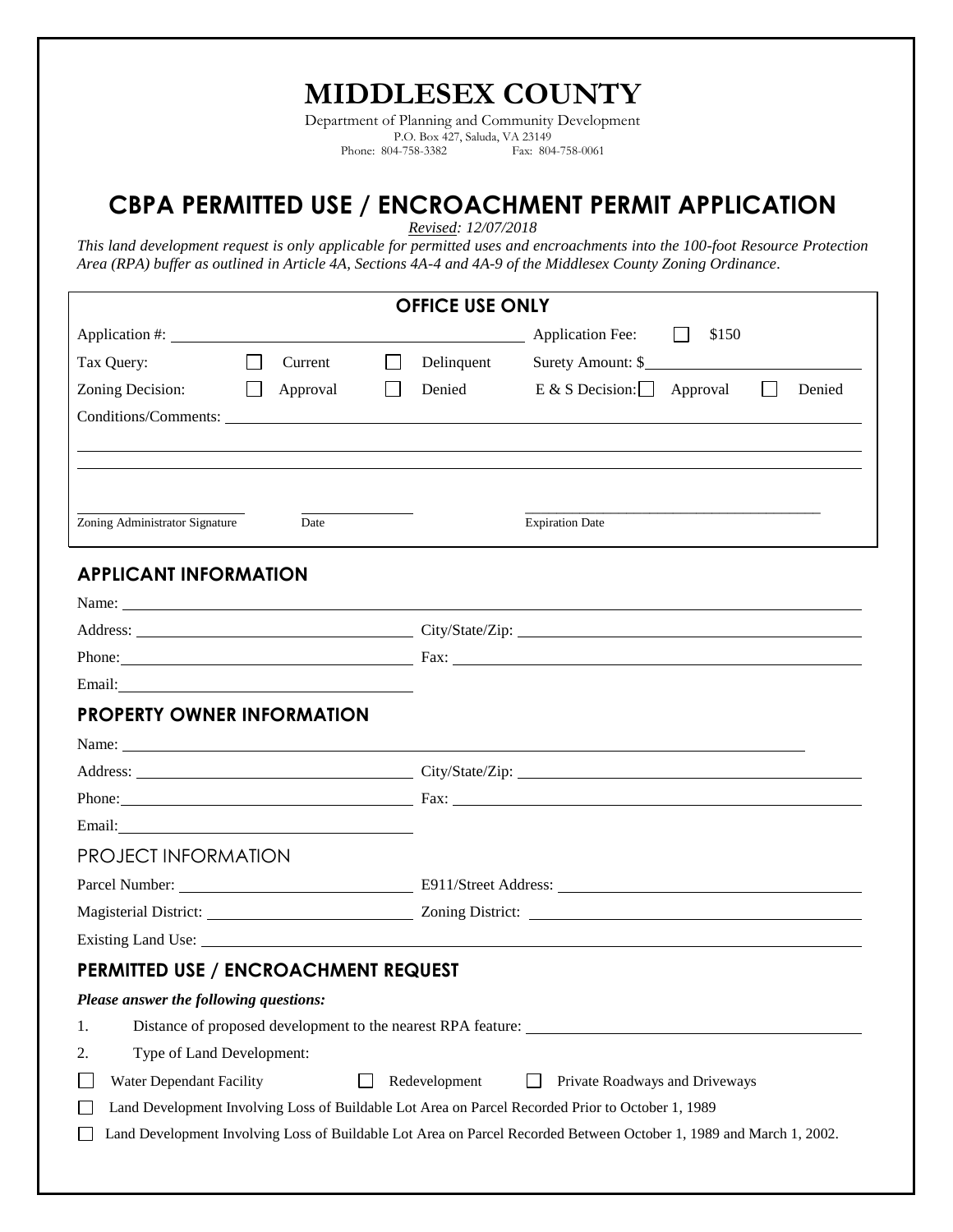Please describe the proposed development.

|                 |                                             | <b>WATER QUALITY IMPACT ASSESSMENT</b>                                        |              |                                                                                        |  |  |  |  |
|-----------------|---------------------------------------------|-------------------------------------------------------------------------------|--------------|----------------------------------------------------------------------------------------|--|--|--|--|
| A.              | Total Lot Area $(f^2)$ :                    |                                                                               |              |                                                                                        |  |  |  |  |
| В.              | Total Existing Impervious Surface $(f^2)$ : |                                                                               |              |                                                                                        |  |  |  |  |
|                 |                                             | Principal Structure(s) (i.e. Dwellings) $(f2)$ :                              |              |                                                                                        |  |  |  |  |
|                 |                                             | Accessory Structure(s) (i.e. Sheds, Garages, Outbuildings, Pools) $(f_t^2)$ : |              |                                                                                        |  |  |  |  |
|                 |                                             | Driveway and Parking Areas $(ft^2)$ :                                         |              |                                                                                        |  |  |  |  |
|                 |                                             |                                                                               |              |                                                                                        |  |  |  |  |
| $\mathcal{C}$ . |                                             | Total Proposed Impervious Surface $(f^2)$ :                                   |              |                                                                                        |  |  |  |  |
|                 |                                             | New Principal Structure(s) $(ft^2)$ :                                         |              |                                                                                        |  |  |  |  |
|                 |                                             | Expansion of Principal Structure(s) $(ft^2)$ :                                |              |                                                                                        |  |  |  |  |
|                 |                                             | New Accessory Structure(s) $(ft^2)$ :                                         |              |                                                                                        |  |  |  |  |
|                 |                                             | Expansion of Accessory Structure(s) $(ft2)$ :                                 |              |                                                                                        |  |  |  |  |
|                 |                                             | Driveway and Parking Areas $(ft^2)$ :                                         |              |                                                                                        |  |  |  |  |
|                 |                                             | Other:                                                                        |              |                                                                                        |  |  |  |  |
|                 |                                             | D. Percent Existing Impervious Surface ( $B/A$ ):                             |              |                                                                                        |  |  |  |  |
| E.              |                                             | <b>Percent Proposed Impervious Surface</b> ( $(B+C)/A$ ):                     |              |                                                                                        |  |  |  |  |
| F.              |                                             | <b>Impacts on Existing Vegetation:</b>                                        |              |                                                                                        |  |  |  |  |
|                 |                                             |                                                                               |              |                                                                                        |  |  |  |  |
|                 |                                             |                                                                               |              | Number of Trees Limbed or Pruned: Number of Dead/Dying/Diseased Trees Removed: _______ |  |  |  |  |
| G.              |                                             | <b>Proposed Erosion and Sedimentation Control Practices:</b>                  |              |                                                                                        |  |  |  |  |
|                 |                                             | Silt Fencing                                                                  |              | <b>Temporary Construction Entrance</b>                                                 |  |  |  |  |
|                 |                                             | Straw Bale Barrier(s)                                                         |              | <b>Inlet Protection</b>                                                                |  |  |  |  |
|                 |                                             | Temporary/Permanent Seeding                                                   |              | Mulching                                                                               |  |  |  |  |
|                 |                                             | <b>Tree Protection</b>                                                        |              | Sediment Trap                                                                          |  |  |  |  |
|                 |                                             | Other:                                                                        |              |                                                                                        |  |  |  |  |
| Н.              |                                             | <b>Proposed Mitigation Measures:</b>                                          |              |                                                                                        |  |  |  |  |
|                 |                                             |                                                                               |              | Number of New Trees Proposed: Number of New Shrubs Proposed:                           |  |  |  |  |
| I.              |                                             | <b>Proposed Best Management Practices:</b>                                    |              |                                                                                        |  |  |  |  |
|                 |                                             | Vegetated Filter Strip(s)                                                     | $\mathsf{L}$ | Grass Swale(s)                                                                         |  |  |  |  |
|                 |                                             | $Dry$ Well $(s)$                                                              |              | Infiltration Trench(es)                                                                |  |  |  |  |
|                 |                                             |                                                                               |              |                                                                                        |  |  |  |  |

<u> 1989 - Johann Stoff, deutscher Stoffen und der Stoffen und der Stoffen und der Stoffen und der Stoffen und der</u>